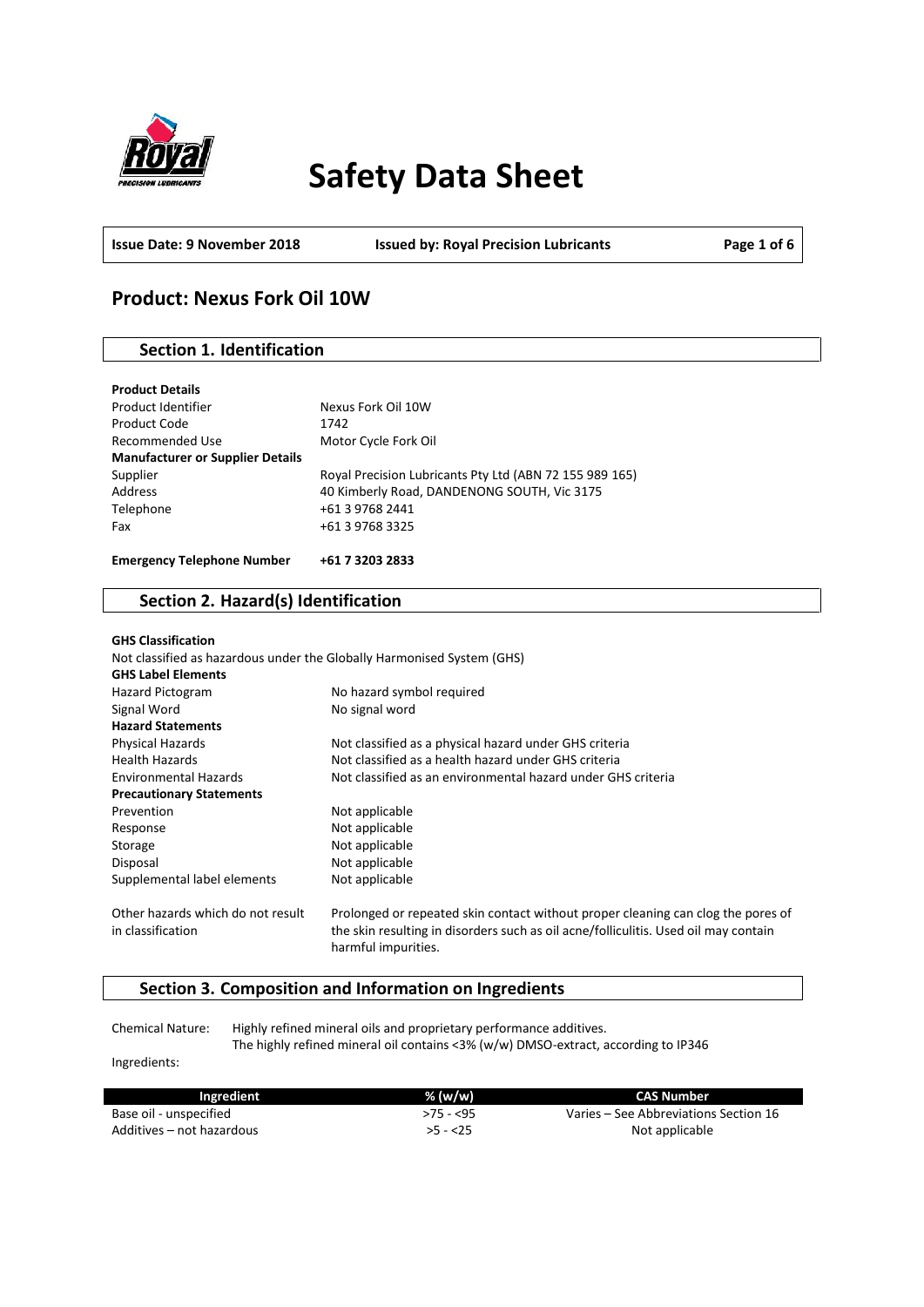There are no additional ingredients present which, within the current knowledge of the supplier and in the concentrations applicable, are classified as hazardous to health or the environment and hence require reporting in this section.

| <b>Section 4. First-aid measures</b> |                                                                                                                                                                   |
|--------------------------------------|-------------------------------------------------------------------------------------------------------------------------------------------------------------------|
| Eye contact:                         | Flush eye with copious quantities of water.                                                                                                                       |
| Inhalation:                          | If persistent irritation occurs, obtain medical attention.<br>No treatment necessary under normal conditions of use.                                              |
| Skin contact:                        | If symptoms persist, obtain medical attention.<br>Remove contaminated clothing. Flush exposed area with water and follow by<br>washing with soap if available.    |
| If swallowed:                        | If persistent irritation occurs, obtain medical attention.<br>In general no treatment is necessary unless large quantities are swallowed. Do                      |
| Most important symptoms and          | not induce vomiting and obtain medical advice.<br>Oil acne/folliculitis signs and symptoms may include formation of black pustules                                |
| effects, both acute and delayed:     | and spots on the skin of exposed areas.<br>Swallowing may result in nausea, vomiting and/or diarrhoea.                                                            |
| <b>Protection of first-aiders:</b>   | When administering first aid, ensure that you are wearing the appropriate<br>personal protective equipment according to the incident, injury and<br>surroundings. |
| Notes to physician:                  | Treat symptomatically.                                                                                                                                            |

# **Section 5. Fire-fighting measures**

| Suitable extinguishing equipment:     | Foam, water spray or fog. Dry chemical powder, carbon dioxide, sand or earth<br>may be used for small fires only.                                                                               |
|---------------------------------------|-------------------------------------------------------------------------------------------------------------------------------------------------------------------------------------------------|
|                                       | Do not use water in a jet.                                                                                                                                                                      |
| Specific hazards during firefighting: | Combustible liquid. In a fire, or if heated, a pressure increase will occur and the<br>container may burst with the risk of a subsequent explosion.                                             |
|                                       | May produce toxic fumes if burning including possibly carbon monoxide,                                                                                                                          |
|                                       | airborne solid and liquid particulates and gases and unidentified organic and<br>inorganic compounds.                                                                                           |
| Special protective equipment and      | Proper protective equipment including chemical resistant gloves are to be                                                                                                                       |
| precautions for firefighters:         | worn; chemical resistant suit is indicated if large contact with spilled product is<br>expected. Positive pressure Self-Contained Breathing Apparatus and full turn<br>out gear should be worn. |
| <b>HazChem Code:</b>                  | None                                                                                                                                                                                            |

## **Section 6. Accidental release measures**

| Personal precautions, protective<br>equipment and emergency procedures: | Avoid contact with skin and eyes, use appropriate personal protective<br>equipment. Evacuate surrounding areas if necessary. Remove all ignition<br>sources.                                                                                                                                                |
|-------------------------------------------------------------------------|-------------------------------------------------------------------------------------------------------------------------------------------------------------------------------------------------------------------------------------------------------------------------------------------------------------|
| <b>Environmental precautions:</b>                                       | Stop leak if without risk. Use appropriate containment to avoid<br>environmental contamination. Prevent from spreading or entering drains,<br>ditches or rivers by using sand, earth or other appropriate barriers.<br>Local authorities should be advised if significant spillages cannot be<br>contained. |
| <b>Methods and materials for containment</b><br>and cleaning up:        | Slippery when spilt. Avoid accidents, clean up immediately.<br>Reclaim liquid directly or in an absorbent.<br>Soak up residue with an absorbent such as clay, sand or other suitable<br>material and dispose of properly.                                                                                   |

# **Section 7. Handling and storage**

| <b>Precautions for safe handling:</b> | Use in a well ventilated area.                                        |
|---------------------------------------|-----------------------------------------------------------------------|
|                                       | Wear appropriate protective equipment (See Section 8) and clothing to |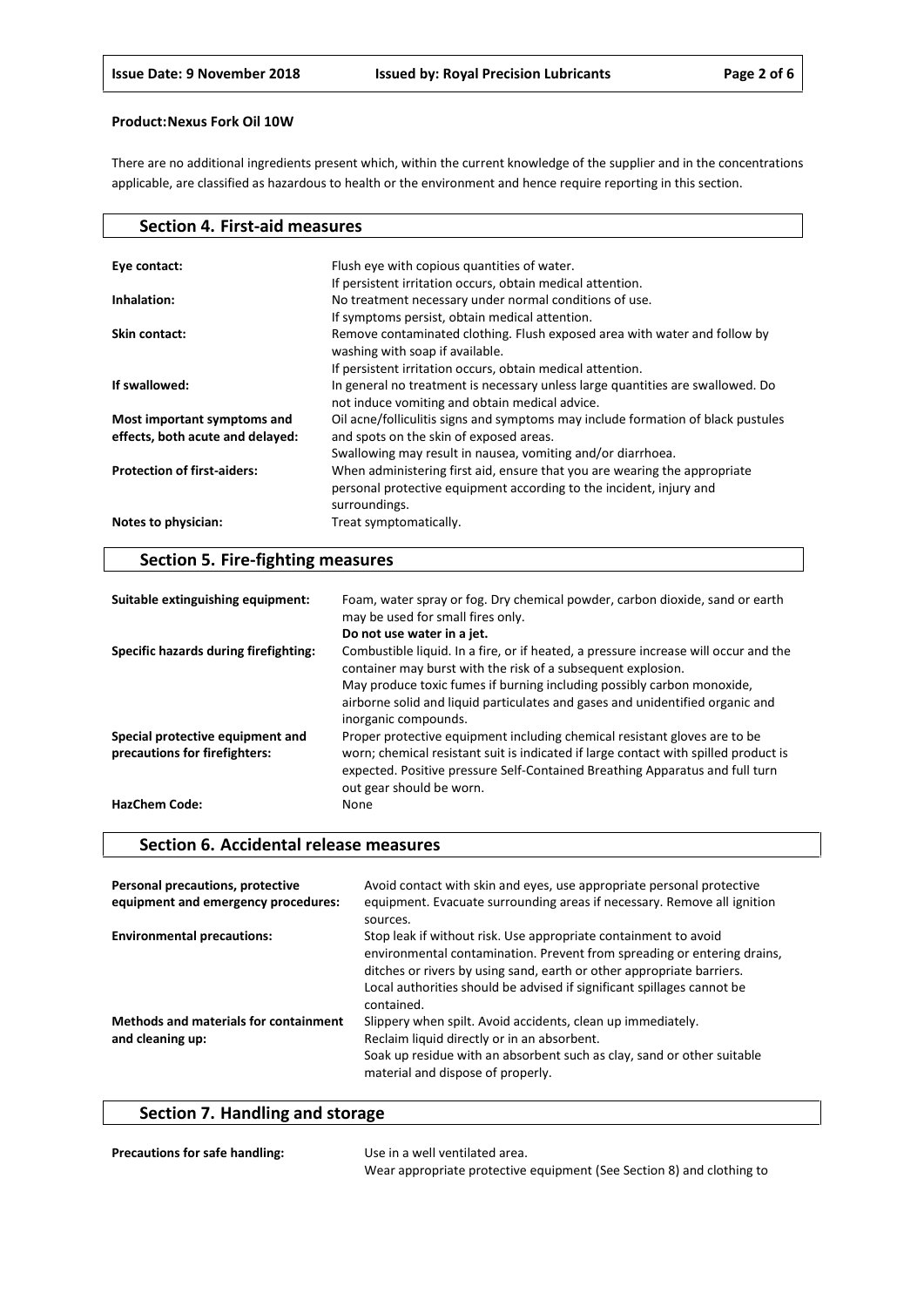|                                                                  | avoid inhalation of fumes or mist and contact with skin and eyes.                               |
|------------------------------------------------------------------|-------------------------------------------------------------------------------------------------|
|                                                                  | Containers not in use should be closed.                                                         |
|                                                                  | Do not smoke.                                                                                   |
|                                                                  | Always wash hands after handling and prior to eating, drinking, smoking or<br>using the toilet. |
| Conditions for safe storage, including<br>any incompatibilities: | Classified as a Class C2 (COMBUSTIBLE LIQUID) for the purposes of storage<br>and handling.      |
|                                                                  | Store in a cool, well ventilated area away from heat and other sources of                       |
|                                                                  | ignition, oxidising agents, foodstuffs, and out of direct sunlight.                             |
|                                                                  | Keep containers securely sealed and protect against damage.                                     |

# **Section 8. Exposure controls and personal protection**

| <b>National Exposure Standards:</b>  | No exposure standard has been established, however, the TWA National<br>Occupational Health and Safety Commission (NOHSC) exposure standard for oil mist<br>is 5 mg/m <sup>3</sup> . As with all chemicals, exposure should be kept to the lowest possible<br>level. |
|--------------------------------------|----------------------------------------------------------------------------------------------------------------------------------------------------------------------------------------------------------------------------------------------------------------------|
| <b>Biological limit values:</b>      | Not available                                                                                                                                                                                                                                                        |
| <b>Engineering Controls:</b>         | Ventilation - Use in well ventilated areas. Where ventilation is inadequate, a local<br>exhaust ventilation system is required.                                                                                                                                      |
| <b>Personal Protective Equipment</b> |                                                                                                                                                                                                                                                                      |
| <b>Respiratory Protection:</b>       | Normally not required, however if mists or vapours are generated in a poorly<br>ventilated area an approved respirator with a replaceable vapour/mist filter is<br>recommended.                                                                                      |
| <b>Eve Protection:</b>               | Safety glasses with side shields, goggles or full face mask as appropriate. Individual<br>circumstances will dictate the final choice of protection.                                                                                                                 |
| Skin / Body Protection:              | Always wear long sleeves and long trousers or coveralls, and enclosed footwear or<br>safety boots when handling this product. It is recommended that chemical resistant<br>gloves (e.g. PVC) be worn when handling this product.                                     |

## **Section 9. Physical and Chemical Properties**

| Appearance                  | Viscous amber liquid |
|-----------------------------|----------------------|
| <b>Melting Point</b>        | Not available        |
| <b>Boiling Point</b>        | Not available        |
| Vapour Pressure             | Not available        |
| Solubility in Water         | Insoluble            |
| pH Value                    | Not applicable       |
| Viscosity @ 40°C            | $34$ $cSt$           |
| Viscosity @ $100^{\circ}$ C | 9 cSt                |
| <b>Specific Gravity</b>     | 0.845                |
| <b>Flash Point</b>          | $>200^{\circ}$ C     |
| Flammability                | Combustible Liquid   |
| Auto Ignition Temperature   | Not available        |
| <b>Flammable Limits</b>     | Not available        |

# **Section 10. Stability and Reactivity**

| Reactivity:                                        | No specific test data available for this product. Refer to Conditions to avoid and<br>Incompatible materials for additional information. |
|----------------------------------------------------|------------------------------------------------------------------------------------------------------------------------------------------|
| <b>Chemical stability:</b>                         | Stable under normal conditions of storage and handling.                                                                                  |
| <b>Possibility of hazardous</b><br>reactions:      | Reacts with strong oxidising agents.                                                                                                     |
| <b>Conditions to avoid:</b>                        | Heat, direct sunlight, open flames or other sources of ignition.                                                                         |
| <b>Incompatible Materials:</b>                     | Strong oxidizing agents.                                                                                                                 |
| <b>Hazardous Decomposition</b><br><b>Products:</b> | Under normal conditions of storage and use hazardous decomposition products are not<br>expected to be produced.                          |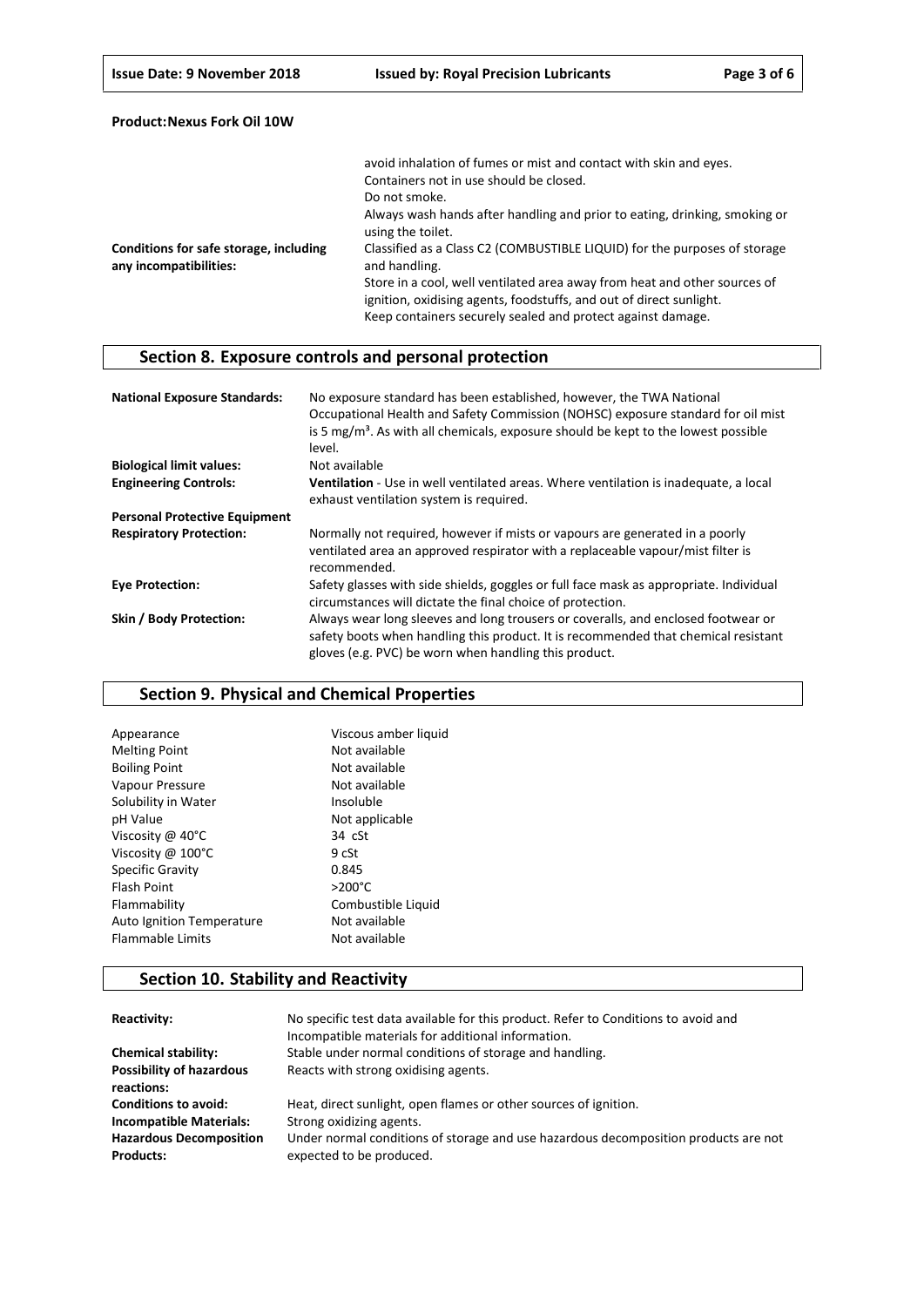## **Section 11. Toxicological information**

Information given is based on data on the components and the toxicology of similar products. Unless indicated otherwise, the data presented is representative of the product as a whole, rather than for the individual component(s). Skin and eye contact are the primary routes of exposure although exposure may occur following accidental swallowing.

| <b>Acute toxicity</b>                | Acute oral toxicity: LD50 rat: >5,000 mg/kg. Expected to be of low toxicity.                  |
|--------------------------------------|-----------------------------------------------------------------------------------------------|
|                                      | Acute inhalation toxicity: Not considered to be an inhalation hazard under normal             |
|                                      | conditions of use.                                                                            |
|                                      | Acute dermal toxicity: LD50 rabbit: >5,000 mg/kg. Expected to be of low toxicity.             |
| Skin corrosion/irritation            | Expected to be slightly irritating. Prolonged or repeated skin contact without proper         |
|                                      | cleaning can clog the pores of the skin resulting in disorders such as oil acne/folliculitis. |
| Serious eye damage/eye<br>irritation | Expected to be slightly irritating                                                            |
| Respiratory or skin<br>sensitisation | Not expected to be a skin sensitiser.                                                         |
| <b>Germ cell mutagenicity</b>        | Not considered a mutagenic hazard.                                                            |
| Carcinogenicity                      | Not expected to be carcinogenic.                                                              |
|                                      | Product contains mineral oils of types shown to be non-carcinogenic in animal skin-           |
|                                      | painting studies. Highly refined mineral oils are not classified as carcinogenic by the       |
|                                      | International Agency for Research on Cancer (IARC).                                           |
| <b>Reproductive toxicity</b>         | Not expected to impair fertility. Not expected to be developmental toxicant.                  |
| STOT - single exposure               | Not expected to be a hazard.                                                                  |
| STOT – repeated exposure             | Not expected to be a hazard.                                                                  |
| <b>Aspiration toxicity</b>           | Not considered an aspiration hazard.                                                          |
| <b>Further information</b>           | <b>USED</b> oils may contain harmful impurities that have accumulated during use. The         |
|                                      | concentration of such impurities will depend on use and they may present risks to health      |
|                                      | and the environment on disposal. ALL used oil should be handled with caution and skin         |
|                                      | contact avoided as far as possible.                                                           |

## **Section 12. Ecological information**

Eco toxicological data has not been determined specifically for this product. Information given is based on a knowledge of the components and the ecotoxicology of similar products. Unless indicated otherwise, the data presented is representative of the product as a whole, rather than for individual component(s).

#### **Ecotoxicity**

| Toxicity to fish (Acute toxicity)           | Expected to be practically non-toxic.                                         |
|---------------------------------------------|-------------------------------------------------------------------------------|
| Toxicity to crustacean (Acute toxicity)     | Expected to be practically non-toxic.                                         |
| Toxicity to algae/aquatic plants (Acute     | Expected to be practically non-toxic.                                         |
| toxicity)                                   |                                                                               |
| Toxicity to fish (Chronic toxicity)         | Data not available.                                                           |
| Toxicity to crustacean (Chronic toxicity)   | Data not available.                                                           |
| Toxicity to microorganisms (Acute toxicity) | Data not available.                                                           |
| Persistence and degradability               |                                                                               |
| Biodegradability                            | Expected to be not readily biodegradable. Major constituents are              |
|                                             | expected to be inherently biodegradable, but contains components that         |
|                                             | may persist in the environment.                                               |
| <b>Bioaccumulative potential</b>            |                                                                               |
| <b>Bioaccumulation</b>                      | Contains components with the potential to bio accumulate.                     |
| Partition coefficient: n-octanol/water      | Pow: >6 based on information on similar products.                             |
| Mobility in soil                            |                                                                               |
| Mobility                                    | Liquid under most environmental conditions. If it enters soil, it will adsorb |
|                                             | to soil particles and will not be mobile.                                     |
|                                             | Floats on water.                                                              |
| Other adverse effects                       |                                                                               |
| Additional ecological information           | Product is a mixture of non-volatile components which are not expected        |

to be released to air in any significant quantities.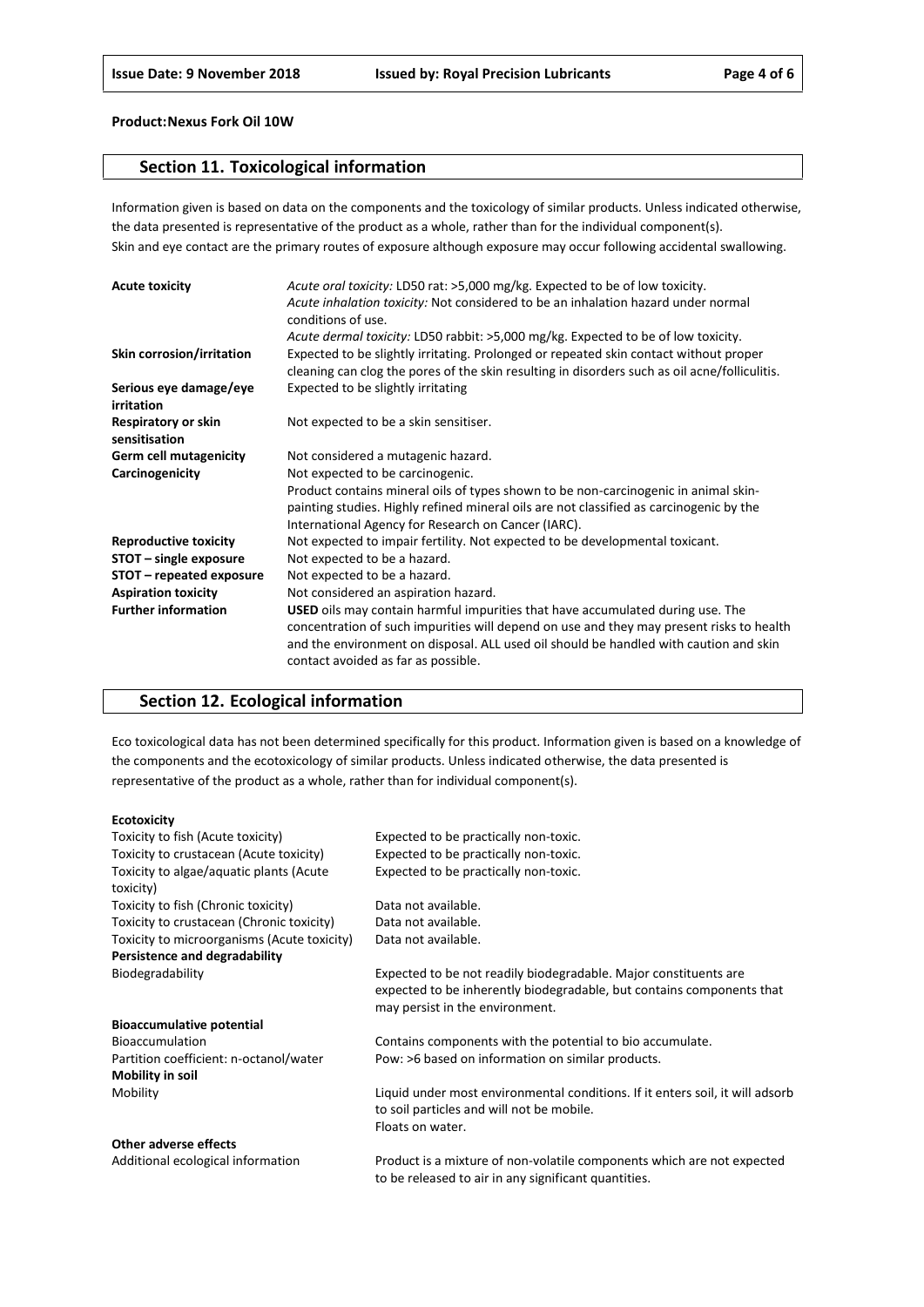Not expected to have ozone depletion potential, photochemical ozone creation potential or global warming potential. Poorly soluble mixture. May cause physical fouling of aquatic organisms. Mineral oil is not expected to cause any chronic effects to aquatic organisms at concentrations less than 1 mg/l.

## **Section 13. Disposal considerations**

| Disposal methods                                    |                                                                                                                                                                                                                              |
|-----------------------------------------------------|------------------------------------------------------------------------------------------------------------------------------------------------------------------------------------------------------------------------------|
| Waste from residues                                 | Waste product should not be allowed to contaminate soil or ground<br>water or be disposed of into the environment.<br>Disposal should be in accordance with applicable regional, national and<br>local laws and regulations. |
| Contaminated packaging                              | Dispose in accordance with prevailing regulations, preferably to a<br>recognised collector or contractor. The competence of the collector or<br>contractor should be established beforehand.                                 |
| Special precautions for landfill or<br>incineration | No additional special precautions identified.                                                                                                                                                                                |

## **Section 14. Transport Information**

| <b>National Regulations</b>      |                                    |
|----------------------------------|------------------------------------|
| ADG.                             | Not regulated as a dangerous good. |
| <b>International Regulations</b> |                                    |
| IATA-DGR                         | Not regulated as a dangerous good. |
| IMDG-DGR                         | Not regulated as a dangerous good. |

## **Section 15. Regulatory Information**

**Standard Uniform Schedule of Medicine and Poisons** Not scheduled **Model Work Health and Safety Regulations – Scheduled Substances** Not listed **Australian Code for the Transport of Dangerous Goods by Road and Rail (ADG Code)** Not regulated

#### **Section 16. Other Information**

Date of Issue Friday, 9 November 2018

**Abbreviations** ADG = Australian Dangerous Goods GHS = Globally Harmonised System of Classification and Labelling of chemicals IATA = International Air Transport Association IBC = Intermediate Bulk container IMDG = International Maritime Dangerous Goods STEL = Short term exposure limit TWA = time weighted average Varies = may contain one or more of the following 101316-69-2, 101316-70-5, 101316-71-6, 101316-72-7, 64741-88-4, 64741-89-5, 64741-95-3, 64741-96-4, 64741-97-5, 64742-01-4, 64742-44-5, 64742-45-6, 64742-52-5, 64742-53-6, 64742-54-7, 64742-55-8, 64742-56-9, 64742-57-0, 64742-58-1, 64742-62-7, 64742-63-8, 64742-64-9, 64742-65-0, 64742-70-7, 72623-85-9, 72623-86-0, 72623-87-1, 74869-22-0, 90669-74-2

#### **Other Information**

The information contained in this SDS is as accurate as we can ascertain at this time. However, as the information is gleaned from a number of third party sources, Royal Precision Lubricants can make no warranty, guarantee or statement as to the reliability or completeness of the information. Royal Precision Lubricants will not accept liability of any damages whatsoever arising from the reliance